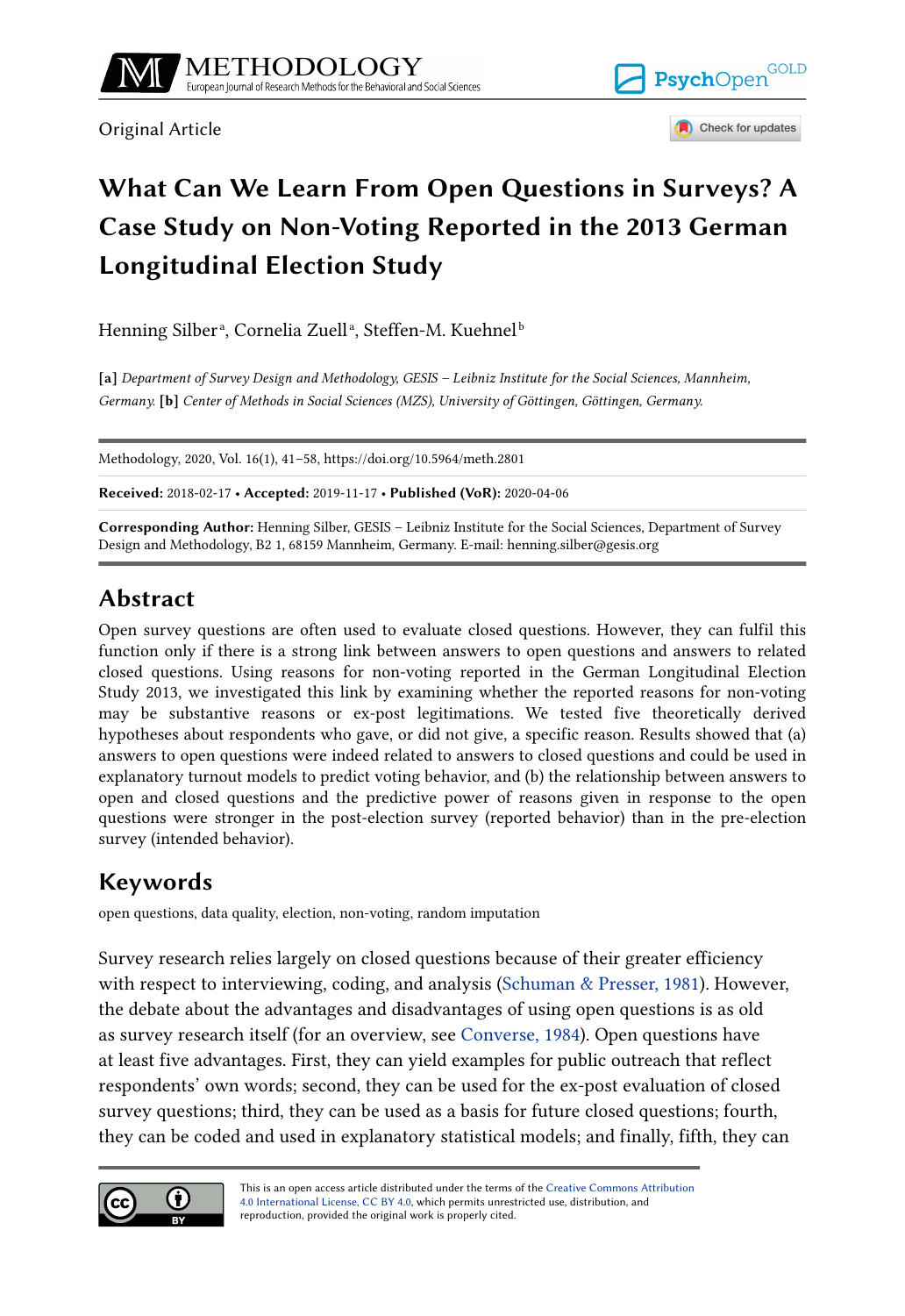serve also as a motivational tool by giving respondents an opportunity to express their opinions in their own words (see [Singer & Couper, 2017;](#page-16-0) [Zuell, 2016](#page-16-0)).

In particular, the second and third advantages of open questions have become in‐ creasingly popular recently. In the context of web probing ([Edgar, Murphy, & Keating,](#page-15-0) [2016; Meitinger, 2017](#page-15-0); [Meitinger, Behr, & Braun, 2019\)](#page-16-0), researchers ask open follow-up questions to closed survey questions. Thus, open questions are used as a tool for both the pre- and the post-evaluation of closed survey questions. However, open questions can fulfil this evaluative function only if the answers to open questions are strongly related to the responses to the closed questions under evaluation.<sup>1</sup>

The comparison between responses to open and closed questions can be done either experimentally or with a multivariate explanatory model. To date, only a few studies have undertaken such comparisons. Two early experimental studies compared the answers to closed and open questions in face-to-face surveys [\(Schuman & Presser, 1981](#page-16-0); [Schuman & Scott, 1987\)](#page-16-0). Using a split-ballot design, the authors compared the results of their experiments with open and closed questions about (a) the most important problem facing the United States, (b) the things respondents most preferred in a job (work values), and (c) the most important world events from 1930 until the present day. The studies showed that, although the results sometimes differed, both question formats produced reasonable and informative data of high quality. Over three decades later, [Reja, Manfreda,](#page-16-0) [Hlebec, and Vehovar \(2003\)](#page-16-0) conducted an experiment in which they compared closed and open questions in an online survey. Like [Schuman and Presser \(1981\)](#page-16-0) and [Schuman and](#page-16-0) [Scott \(1987\),](#page-16-0) they found many similarities in the ranking of the values with respect to the most important problem that the Internet was facing at the time.

Another study evaluated the possibility of implementing open questions and closed questions simultaneously by using the two question formats to predict mental health [\(Friborg & Rosenvinge, 2013\)](#page-15-0). The authors demonstrated that, although open questions yielded more detailed information than closed questions, they also produced more item nonresponse. Based on this finding, they concluded that the advantages and disadvantages of open questions canceled each other out. Thus, they questioned the usefulness of open questions because of their lower efficiency.

Using another approach, [Bauer, Barberá, Ackermann, and Venetz \(2017\)](#page-14-0) investigated the validity of responses to open questions by using related closed questions. Respondents were asked open questions about the meanings of the political terms "left" and "right." When the authors compared these answers to the answers to closed question requesting respondents to place themselves on the left-right scale, they found that varia‐ tion in respondents' associations with "left" and "right" was systematically related to (a)



<sup>1)</sup> Besides the relationship to closed questions, open questions must fulfil various data quality criteria such as a low rate of item nonresponse, a high rate of substantive response, and sufficient response length. These aspects have been studied extensively in previous research (e.g., [Behr, Meitinger, Braun, & Kaczmirek, 2017;](#page-15-0) [Schmidt, Gummer, &](#page-16-0) [Roßmann, 2020\)](#page-16-0).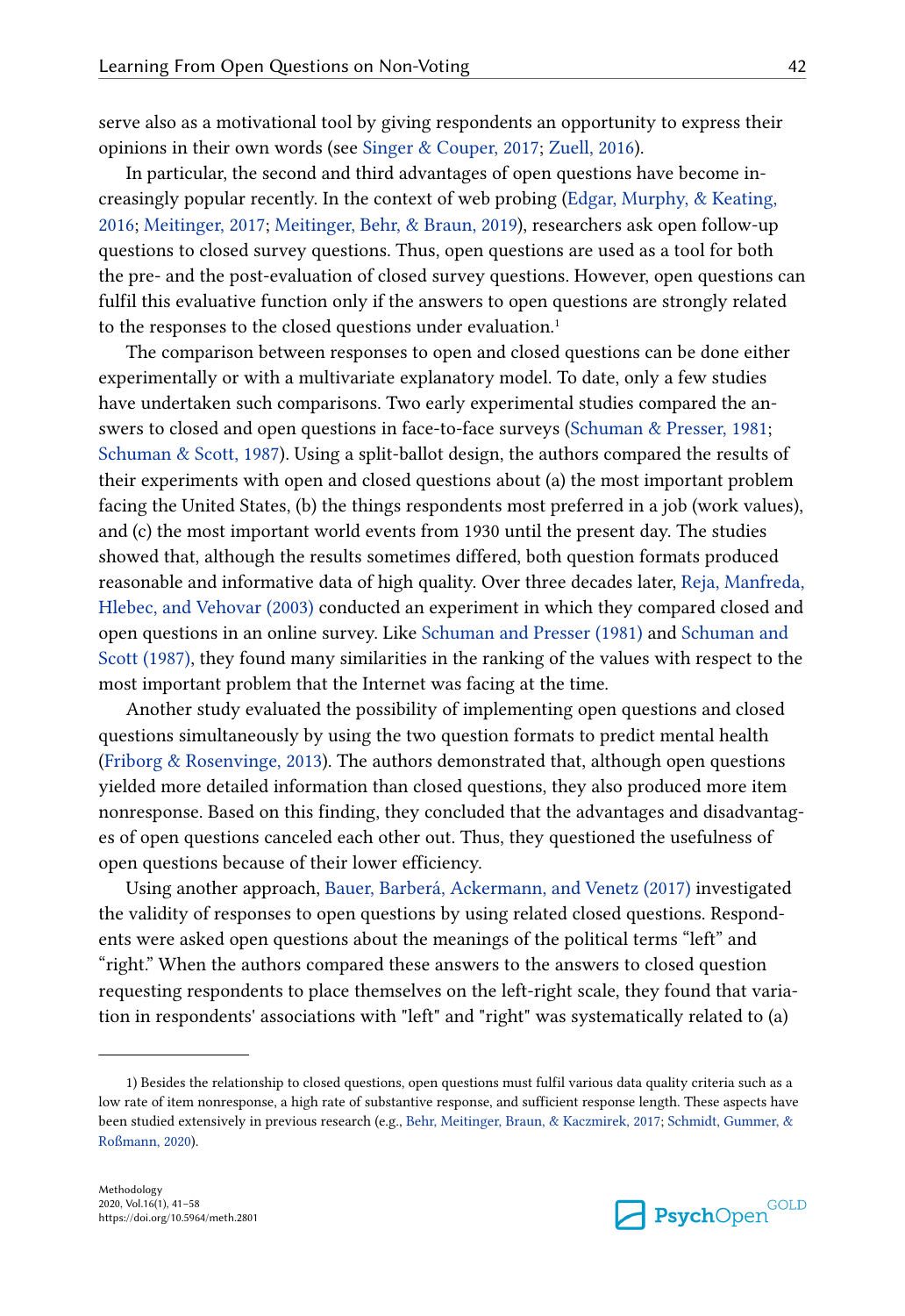their self-placement on the left-right scale and (b) background variables such as educa‐ tion and culture. The authors concluded that their study suggested that more research was needed on the interpretation of the various abstract concepts that are regularly used in survey questions.

Our study uses an innovative methodology, which includes the random imputation of missing values, to assess the relationship between responses to open and closed questions. This relationship is explored in the area of non-voting behavior, a particularly sensitive topic that is especially interesting to examine because the open question about non-voting is asked as a follow-up to a closed question about voting behavior. This resembles a question series that is typically used in web probing. The case of non-voting behavior allows us also to distinguish between intended and reported behavior, which are both regularly measured in survey practice [\(Sudman, Bradburn, & Schwarz, 1996\)](#page-16-0). In what follows, we develop theory-based hypotheses, which we test using data from the pre- and post-election surveys conducted in the framework of the German Longitudinal Election Study 2013 ([Rattinger et al., 2017](#page-14-0)).

### **Background and Hypotheses**

At first glance, it seems obvious that there must be a strong relationship between responses to an open question and a related closed question. However, the relationship between the two questions is less obvious when—as in web probing—an open question is used as a follow-up question to better understand the answer to a closed question. In this case, it may be possible that the open answer reflects the reasons for the answer to the closed question. Alternatively, however, the response to the open question may merely be an ex-post legitimation of the answer to the closed question, where the answer to the closed question was given in an automatic processing mode without careful reasoning. In this case, a respondent has to construct an ex-post reason when answering the open question in order to fulfill the expectation that all actions are reasoned. As a result, the answer to the open question does not yield any further information about the true motivation behind the closed answer, because the main purpose of this answer was impression management (e.g., to give the false impression that the response to the closed question was well thought-out). From the perspective of the cognitive response process [\(Tourangeau, Rips, & Rasinski, 2000\)](#page-16-0), ex-post legitimations are a way of hiding shortcuts in the response process and making the response appear to be well thought-out. In this sense, a respondent who "satisfices" (by expending less energy and settling for a merely satisfactory answer) is difficult to distinguish from a respondent who "optimizes" by going through all steps of the cognitive response process thoroughly in order to give the most accurate answer possible ([Krosnick, 1991](#page-15-0)).

In order to distinguish between reasons for a behavior and ex-post legitimation, it is necessary to go beyond the pair of related open and closed questions and to use additional related variables that help the researcher to discriminate whether or not

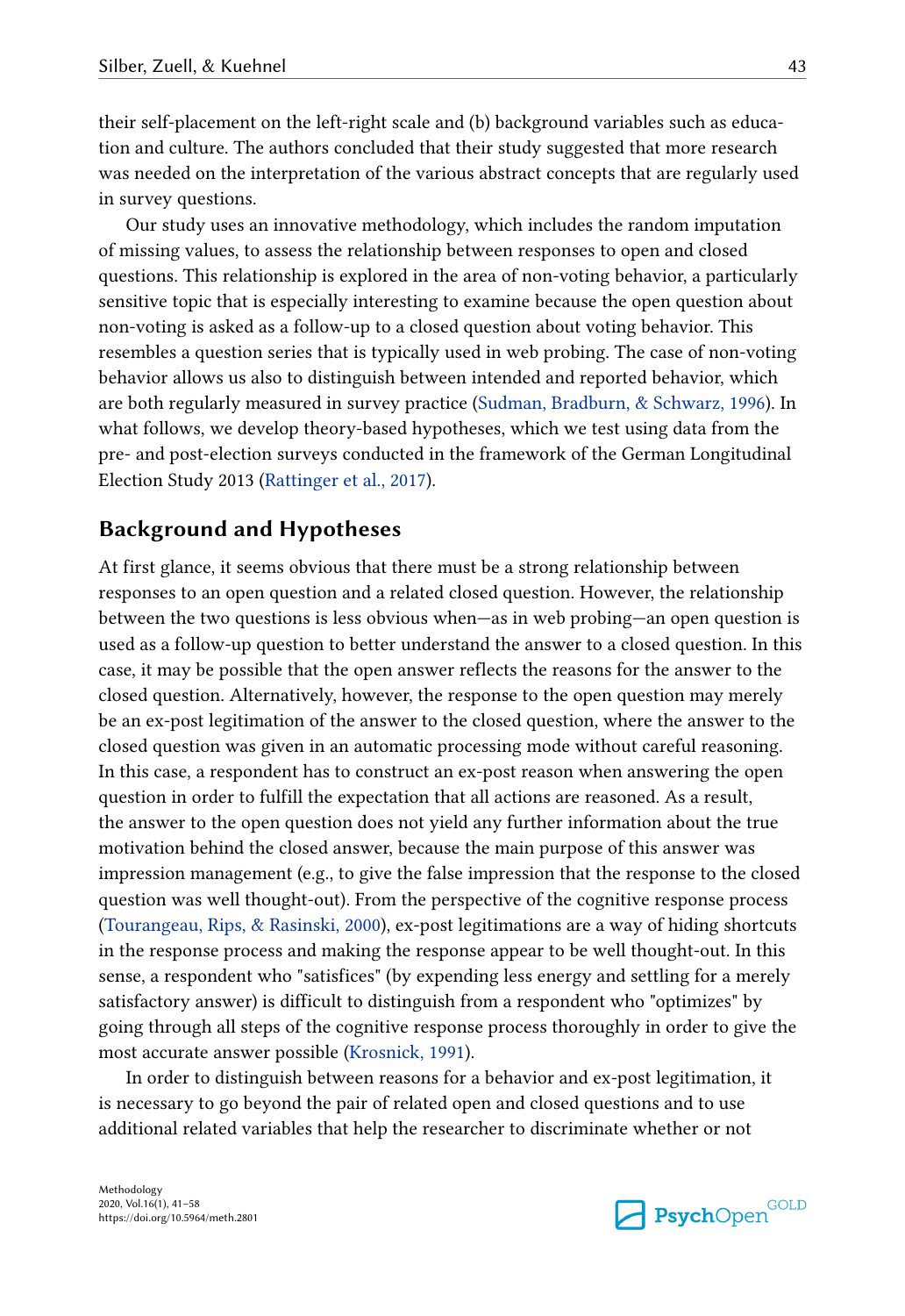the responses to an open question report the substantive reasons for the behavior in question. Following this idea, voting versus non-voting seems to be a particularly useful example. Voting behavior is a well-established field of research in which many studies have been conducted, and it has been shown that intended and reported voting behavior can be predicted by theoretically well-founded explanatory variables (e.g., [Verba & Nie,](#page-16-0) [1987\)](#page-16-0).<sup>2</sup> The example of voting behavior also seems to be useful because voting is widely considered to be a deliberate decision, and democracies are built on that premise. Thus, it can be assumed that the voting behavior has a high likelihood of being intentional and well-reasoned.

Important explanatory factors in the models employed in these studies are "satisfac‐ tion with democracy," "voting norm," "political interest," and "party evaluation" (see [Verba & Nie, 1987\)](#page-16-0). In election studies (e.g., the American National Election Study), these key factors are usually measured by closed questions; they should also be reflected by answers to open questions if these answers are substantive reasons rather than legitimations. In what follows, we refer to the responses to these determinants of voting as "established factors." As established factors are known to have a strong relationship to voting behavior, they should be closely related to corresponding substantive reasons. In contrast, if the responses to an open question are predominantly legitimations, then this strong relationship to a corresponding established factor should be absent. This leads to the following two hypotheses:

- **•** *H1*: If a respondent answers an open question by giving the substantive reason for the behavior in question, then the reason given should correspond to his or her answer to a substantively related closed question.
- **•** *H2*: The predictive power of an established factor should be stronger for respondents whose answers to the related open question correspond to their answers to the closed question than for respondents whose answers are inconsistent.

Behavioral questions can be asked in two ways in surveys: first, as a question requesting a report about a behavior that has already been executed; second, as a question about an intended behavior that will, or might be, executed (see [Sudman et al., 1996](#page-16-0)). Numerous studies have shown that answers to questions about executed behavior are more precise than answers to questions about intended behavior (e.g., [Diekmann & Preisendörfer,](#page-15-0) [1998; LaPiere, 1934](#page-15-0); [Schahn & Holzer, 1990](#page-16-0)). With respect to non-voting, we expect that questions about reported (non-voting) behavior in post-election surveys will be easier to answer than questions about intended voting behavior in pre-election surveys because, before an election, a respondent has to imagine a future situation, whereas (shortly)



<sup>2)</sup> The percentage of people who do not vote is typically underestimated in both pre-election and post-election surveys (e.g., [Bernstein, Chadha, & Montjoy, 2001\)](#page-15-0). However, it has been shown that this does not substantially affect the predictive power of the explanatory variables, as comparisons of data that included self-reports and data that were validated using voter records revealed similar results (e.g., [Katosh & Traugott, 1981](#page-15-0)).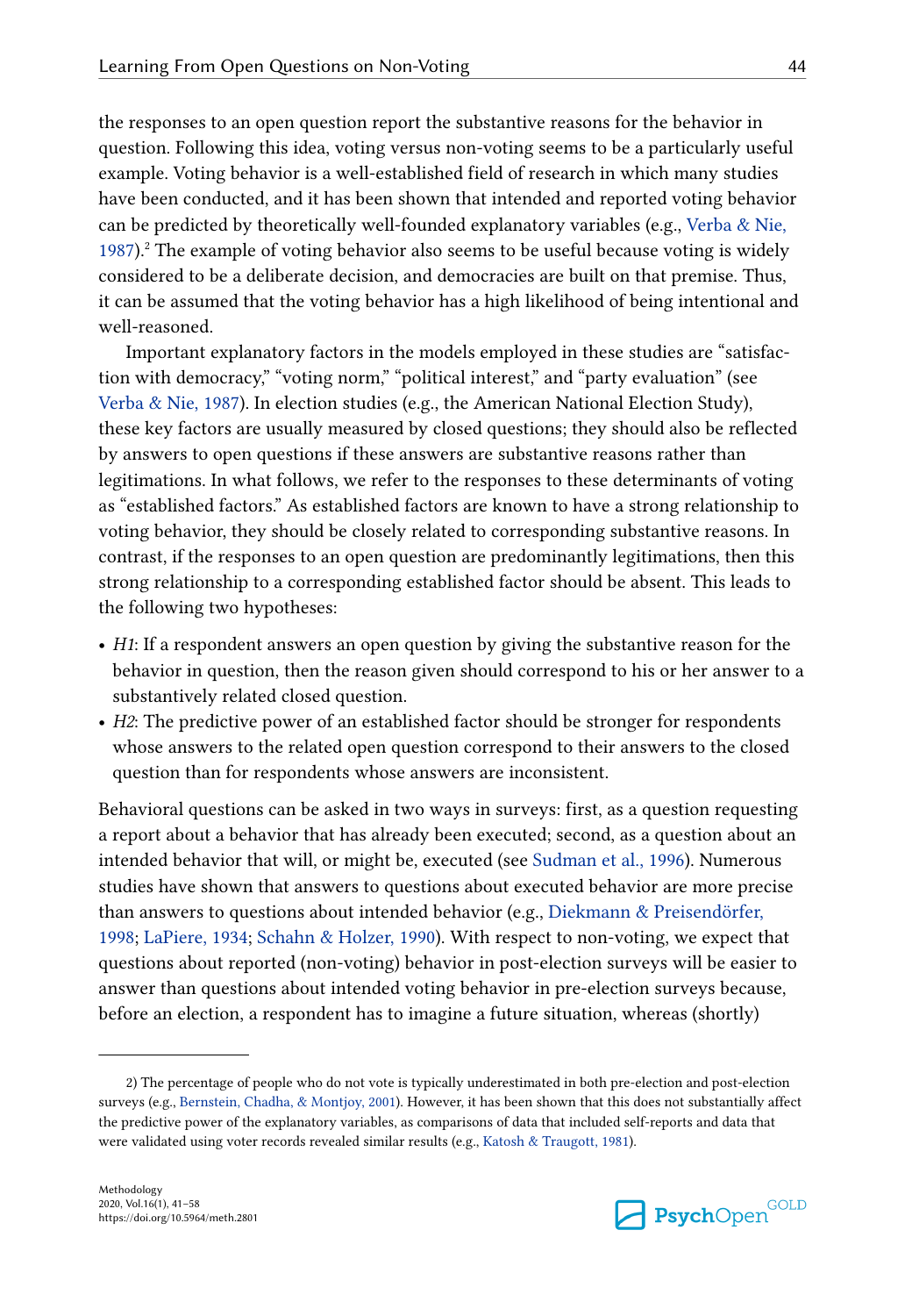after election day respondents can retrieve behavioral information from memory more easily ([Tourangeau et al., 2000](#page-16-0)). If the cognitive task is more difficult and requires greater cognitive effort, respondents are more likely to reduce their response burden by taking shortcuts in the response process [\(Krosnick, 1991\)](#page-15-0). Applying this to open questions on non-voting behavior, we expect more legitimations and fewer substantive reasons in the case of intended voting behavior than in the case of recalled voting behavior. This leads to the following hypotheses:

- **•** *H3*: The consistency between responses to an open question and responses to a related closed question is stronger for reported behavior than for intended behavior.
- **•** *H4*: The predictive power of a closed question is stronger for reported behavior than for intended behavior.

Based on the differences between intended and realized behavior ([Sudman et al., 1996](#page-16-0)), we further expect substantial differences between the answers given to open questions in pre-election and in post-election surveys. With respect to reasons for (and legitimations of) a behavioral choice, the responses to open questions can be based either on general characteristics of the situation and on external circumstances (related to external entities and events outside a respondent's self) or on specific characteristics of a respondent and on internal circumstances (related to a respondent's internal attitudes and values). Because intention formation is a more general task than recalling a realized behavior, we expect that intended behavior is more likely to be attributed to external circumstances and reported behavior is more likely to be attributed to internal circumstances. This leads to the following hypothesis:

**•** *H5*: In the case of a question about an intended behavior, respondents are more likely to attribute their choice to internal reasons; in the case of a question about a reported behavior, respondents are more likely to attribute their choice to external reasons.

## **Method**

### **Data**

For our analyses, we used pre- and post-election cross-sectional surveys that collected data on the 2013 German federal election, which was held on September 22, 2013. The surveys were conducted in the framework of the German Longitudinal Election Study (GLES); the data and documentation are publicly available for scientific use [\(Rattinger et](#page-14-0) [al., 2017\)](#page-14-0). The sample for each survey was drawn using a stratified three-stage random sampling technique: In the first stage, 306 primary sampling units (PSUs) were selected. These PSUs were the starting points for a random route procedure in the second stage, in which interviewers selected the target households. In the third stage, one adult aged 16 or older in each household was invited to take part in the interview. In both surveys,

Methodology 2020, Vol.16(1), 41–58 https://doi.org/10.5964/meth.2801

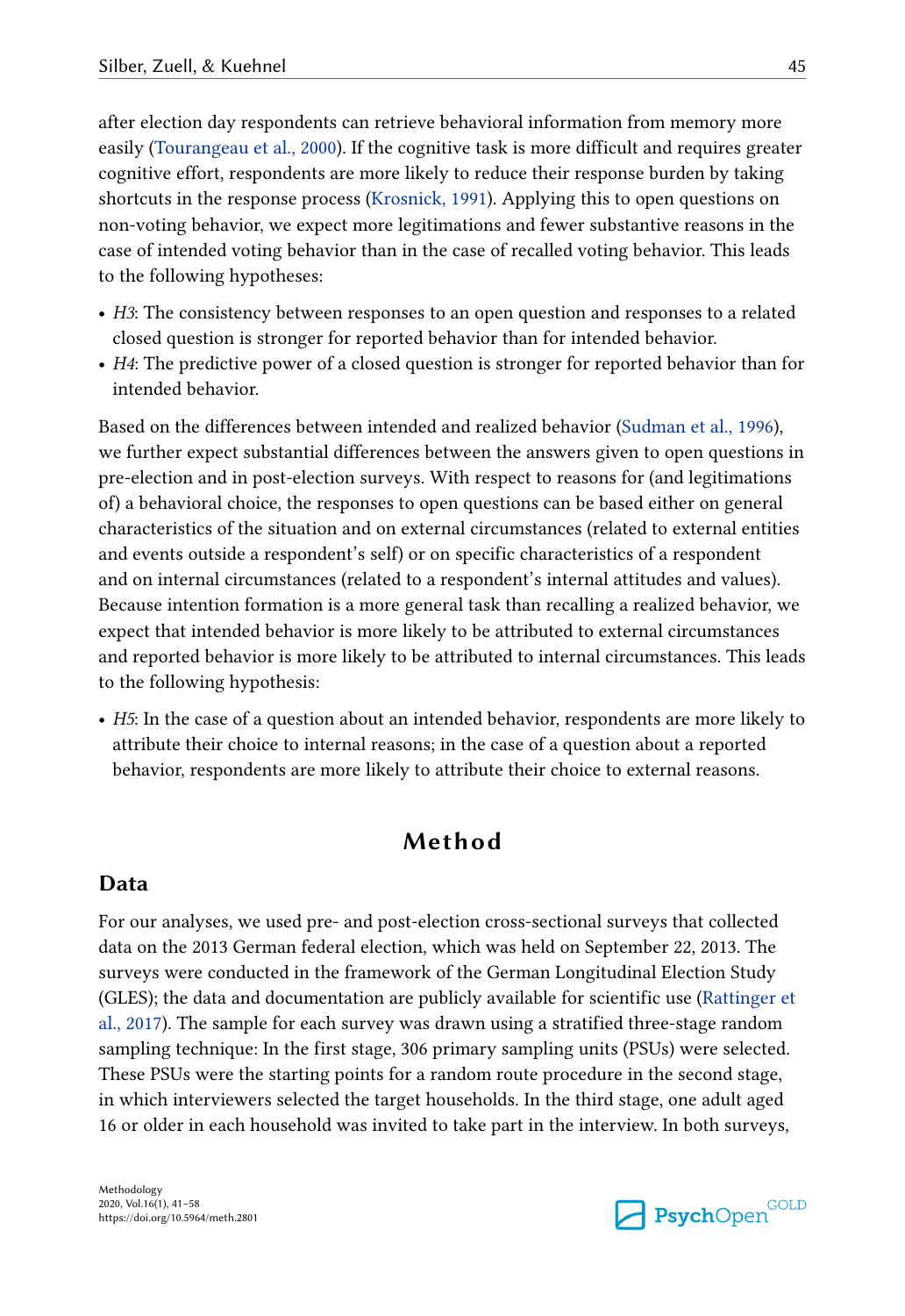the data collection mode was face-to-face interviewing using computer-assisted personal interviews (CAPI).

The pre-election survey was fielded between July 29 and September 21, 2013. A response rate of 32.1% (RR6, see [The American Association for Public Opinion Research](#page-14-0) [\[AAPOR\], 2016](#page-14-0)) resulted in a sample size of 2,001 respondents. The post-election survey was fielded between September 23 and December 23, 2013. A response rate of 27.6% (RR6, see [AAPOR, 2016\)](#page-14-0) resulted in a sample size of 1,906 respondents. In the pre-election survey, 12.6% of respondents ( $N = 226$ ) reported that they would not vote in the election; in the post-election survey 15.2% of respondents  $(N = 289)$  reported that they had not voted. The actual proportion of non-voters in the German federal election was 28.5% [\(Federal](#page-15-0) [Returning Officer, 2013\)](#page-15-0). We applied a weight, which accounted for region, household size, sex, age, and education, to calculate the percentages of voters and non-voters because we aimed for representative results for these numbers. The remaining analyses were conducted with unweighted data because they investigated internal consistency.

#### **Measures**

#### **Open Questions**

A closed question about the probability that the respondent would vote (pre-election survey) or about the respondent's voting recall (post-election survey) was, if applicable, immediately followed by an open question asking why the respondent was not going vote or had not voted.<sup>3</sup> In the pre-election survey, the wording of this question was: "And why will you probably not vote? Please tell me the most important reason." In the post-election survey, non-voters were asked "And why did you not vote? Please tell me the most important reason." In both surveys, answers were coded using a classification scheme comprising 38 categories of reasons that was developed for the GLES study.<sup>4</sup> We conducted a content analysis in which we grouped these categories into the following five main categories (see [Table 1](#page-6-0) for the distributions of these five categories of reasons in the pre-election and post-election surveys):

**Political System** — This category covered dissatisfaction with the political system (e.g., "dissatisfied with the political system," "politicians are incompetent"), as well as low political involvement and lack of influence (e.g., "My vote has no influence." "My party



<sup>3)</sup> Respondents who reported that they intended to vote (pre-election) or that they had voted (post-election) were asked in a closed follow-up question for which party they intended to vote or had voted, and then in an open question why they intended to vote or had voted for that party. As these open questions are not comparable to the open questions about why the respondent did not intend to vote or had not voted, we did not use them in the present analyses. In order to be comparable, open questions on voting would have to have asked why the respondent intended to vote (pre-election) or had voted (post-election).

<sup>4)</sup> The German-language classification scheme is part of the project documentation and can be retrieved from <https://dbk.gesis.org/dbksearch/download.asp?id=58280>.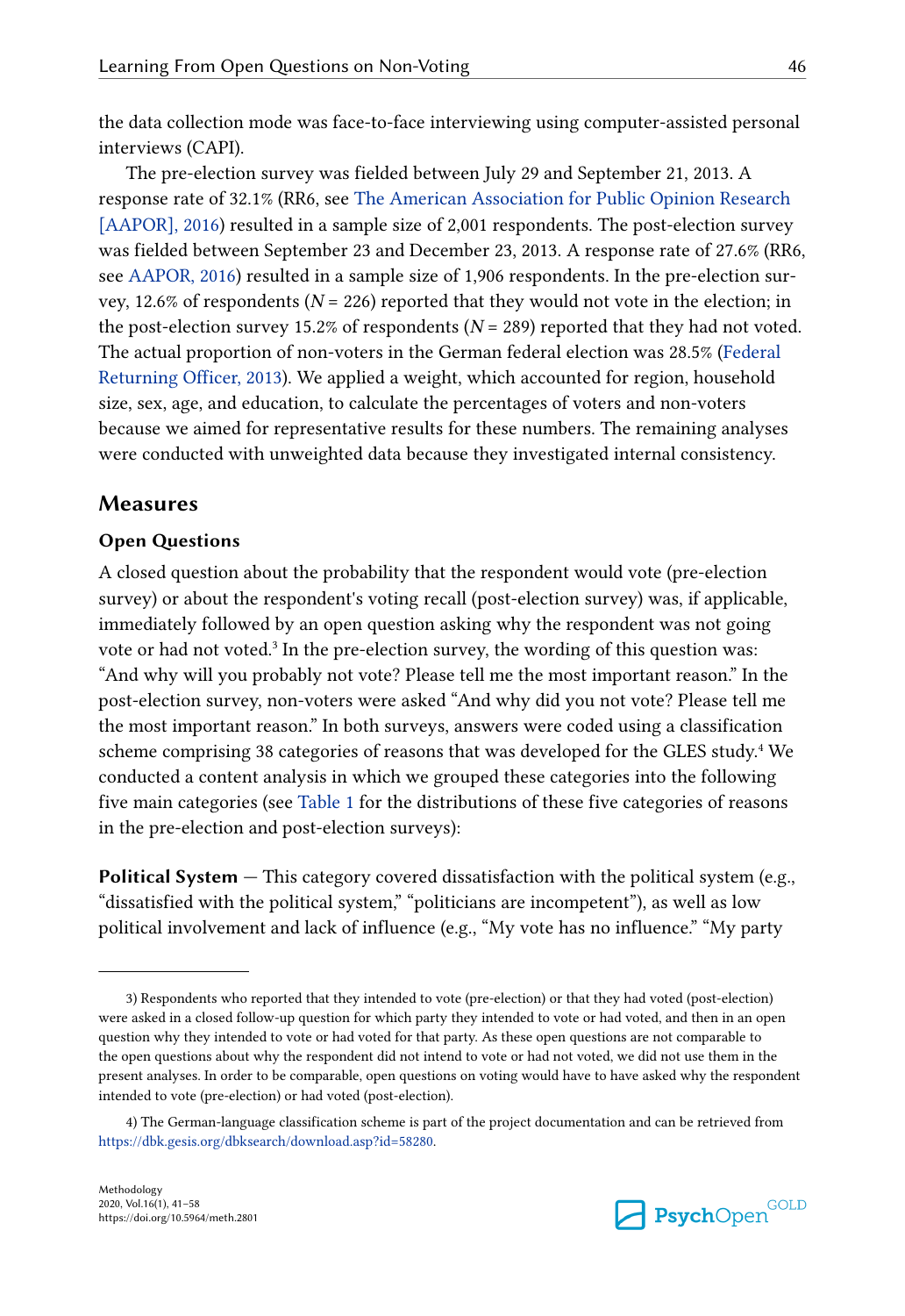#### <span id="page-6-0"></span>**Table 1**

*Reasons Given in Open Question About Non-Voting*

|                             |      |             | Intended Reported |     |                          |            | $H_o: \%_{Int.} = \%_{Report}$ |         |       |
|-----------------------------|------|-------------|-------------------|-----|--------------------------|------------|--------------------------------|---------|-------|
| Reason                      | %    | $N^{\rm a}$ | $N^{\rm a}$<br>%  |     |                          | Exp. Diff. | $\boldsymbol{z}$               | p       | Conf. |
| <b>External reasons</b>     |      |             |                   |     |                          |            |                                |         |       |
| Political system (ER)       | 43.9 | 101         | 45.0              | 129 | $+$                      | $-0.2$     | $-0.24$                        | .814    | No    |
| Egotism of parties (ER)     | 30.4 | 70          | 10.5              | 30  | $+$                      | 20.5       | 5.72                           | < .001  | Yes   |
| Internal reasons            |      |             |                   |     |                          |            |                                |         |       |
| Political interest (IR)     | 13.0 | 30          | 13.6 39           |     | $\blacksquare$           | $-0.3$     | $-0.18$                        | .856    | No    |
| Specific circumstances (IR) | 10.0 | 23          | 26.5              | 76  | $\overline{\phantom{a}}$ | $-16.3$    | $-4.73$                        | $-.001$ | Yes   |
| <b>Others</b>               | 2.6  | 6           | 4.5               | 13  | $\Omega$                 | $-1.8$     | $-1.15$                        | .249    | Yes   |

*Note.* Source: German Longitudinal Election Study 2013: Pre- and Post-Election Cross-Section [\(Rattinger et al.,](#page-14-0) [2017\)](#page-14-0). Exp. = expectation; Diff. = difference (in %); Conf. = confirmation of expectation. Some respondents gave more than one reason. The *p*-values are based on two-tailed tests.

<sup>a</sup>N is based on answers of 198 respondents for intended non-voting and on answers of 250 respondents for reported non-voting.

has no chance."). When asked about their intention not to vote, 43.9% of the respondents gave a reason in this category; when asked why they had not voted, 45.0% of the respondents gave such a reason.

**Political Interest —** This category covered low political interest and knowledge (e.g., not interested in politics"). When asked about their intention not to vote, 13.0% of the respondents gave a reason in this category; when asked why they had not voted, such a reason was given by 13.6% of the respondents.

**Egotism in Politics —** This category covered egotism on the part of politicians and parties (e.g., "politicians care only about themselves," "empty campaign promises"). When asked why they did not intend to vote, 30.4% of the respondents gave a reason in this category; when asked why they had not voted, such a reason was cited by 10.5% of the respondents.

**Specific Circumstances —** This category covered circumstances on Election Day (e.g., "sick," "no time"). When asked why they did not intend to vote, 10.0% of the respondents gave a reason in this category; when asked why they had not voted, such a reason was cited by 26.5% of the respondents.

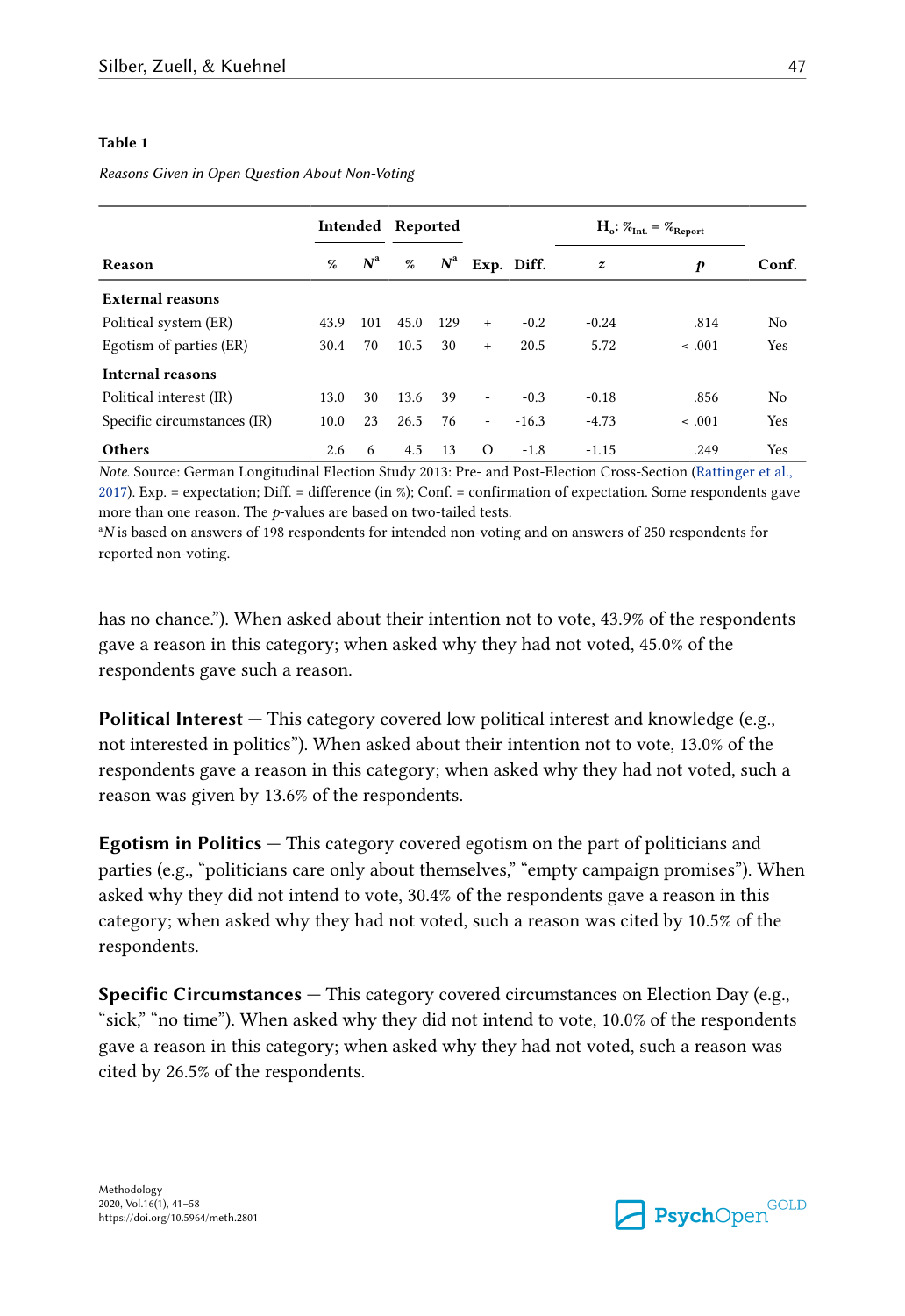**Other —** This category covered all reasons that were not covered by the other four categories (e.g., "Voting is against my religious beliefs."). When asked why they did not intend to vote, 2.6% of the respondents gave a reason that did not fit into one of the four main categories; when asked why they had not voted, 4.5% of the respondents gave such a reason.

The open questions asked only for the most important reason for not voting. However, if respondents reported more than one reason, a maximum of three reasons were coded. The complete classification scheme used for our analysis can be found in [Silber et](#page-14-0) [al. \(2020\)](#page-14-0), in the [Supplementary Materials](#page-14-0). For each of the five categories, a dummy-variable was generated that indicated whether or not a respondent gave a reason  $(1 =$  reason given,  $0 = no$  reason given).

**Internal and External Reasons —** The categories "specific circumstances" and "polit‐ ical interest" were classified as internal reasons because they relate to respondents' internal attitudes and values, whereas the categories "egotism in politics" and "political system" were classified as external reasons because they relate to external entities and events outside the respondent's self. As our research explored non-voting behavior, all items were coded in such a way that higher values indicated a negative attitude toward voting. Although the open and the closed questions did not match perfectly, the topics were very similar.

#### **Closed Questions**

Both questionnaires included several questions on political knowledge, attitudes, and behavior, as well as sociodemographic questions. Of these questions, we selected four closed question (items) to compare the answers to the open questions with established factors predicting voting. All four items were asked identically in the pre-election and the post-election surveys.

**Satisfaction With Democracy —** The dataset included the following question on satis‐ faction with democracy: "How satisfied or dissatisfied are you with democracy in general in Germany?" (Response categories: very satisfied [1], satisfied, neither satisfied nor dissatisfied, dissatisfied, very dissatisfied [5]).

**Voting Norm —** The item on the voting norm was as follows: "In a democracy, it is the duty of every citizen to vote regularly." (Response categories: strongly agree [1], slightly agree, neither agree nor disagree, slightly disagree, strongly disagree [5]).

**Political Interest —** Respondents were asked the following question on political inter‐ est: "How interested are you in politics in general?" (Response categories: very interested [1], interested, moderately interested, slightly interested, not interested [5]).

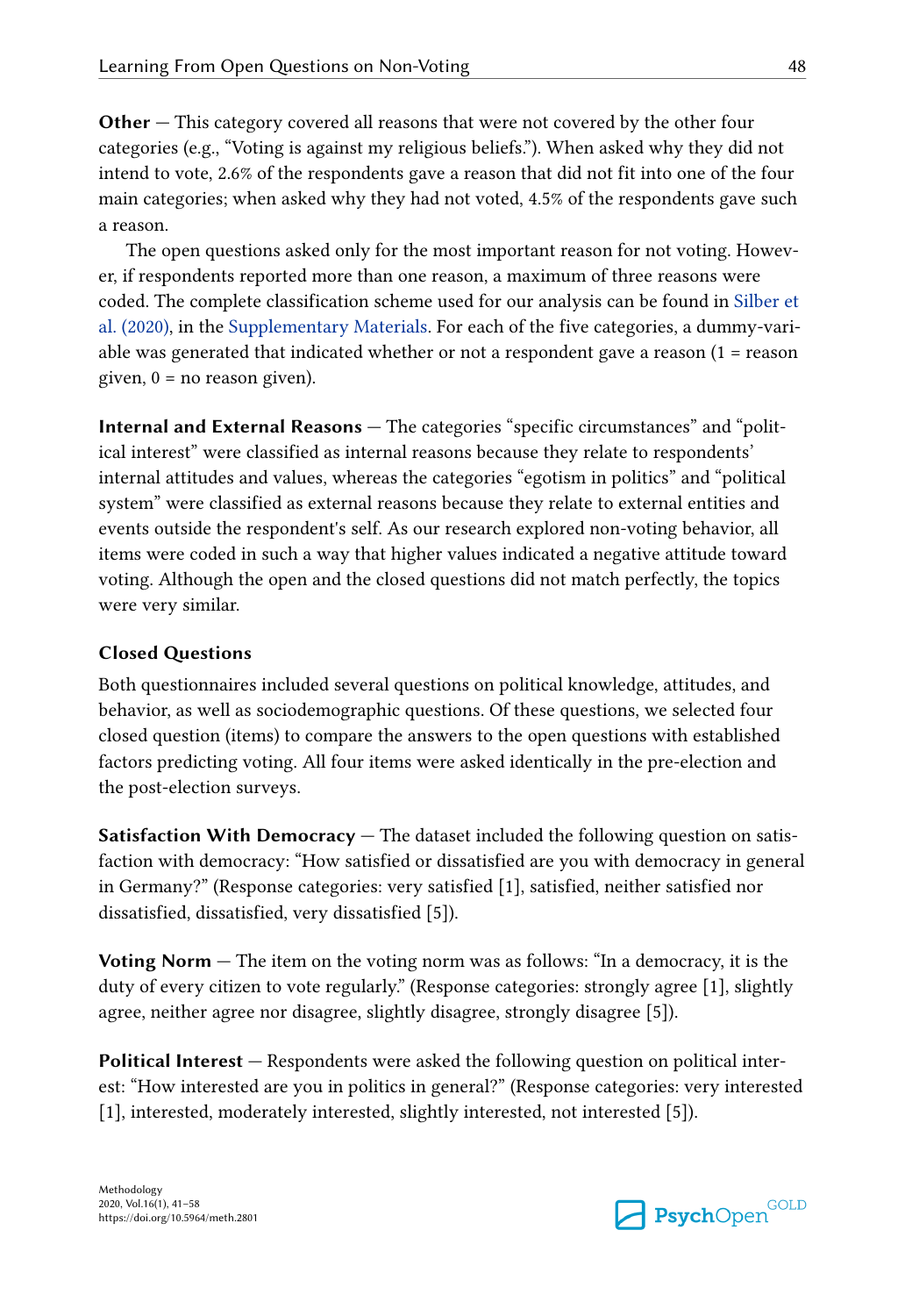**Egotism of Parties —** The questionnaire included the following item on the egotism of political parties: "Parties are only interested in votes, not in the opinions of the voters." (Response categories: strongly agree [5], slightly agree, neither agree nor disagree, slight‐ ly disagree, strongly disagree [1]).

#### **Item Nonresponse**

Item nonresponse was very low—under 8% for the open questions and under 2% for the closed questions. For instance, nonresponse (i.e., "don't know" and "refusal") for the closed question on voting participation was 1.1% in the pre-election survey and 0.2% in the post-election survey. Nonresponse for the open questions on non-voting was 4.1% in the pre-election survey and 7.6% for the post-election survey.

#### **Comparability of Open and Closed Questions**

The categories of the open questions and the closed questions were selected in an iterative process to be as comparable as possible. Specifically, the category "political system" was linked to the closed questions "satisfaction with democracy" and "voting norm." The category "political interest" was linked to the closed question "political interest," and the category "egotism in politics" was linked to the closed question "egotism of parties."

### **Analysis**

We employed the following analysis strategies to test our five research hypotheses. The first and third hypotheses were tested by comparing mean differences between the four closed questions. For each of the four questions, we compared the group of respondents who gave such a reason when answering the open question to respondents who did not give such a reason. The dependent variables were "satisfaction with democracy," "voting norm," "political interest," and "egotism of parties." We expected to find relatively small mean differences, because we compared only non-voters, who had a lower variance than the full sample on these four attitudinal questions.

The second and fourth research hypotheses were tested using a classic behavioral voting model (see [Verba & Nie, 1987\)](#page-16-0). As only non-voters were asked the open questions on non-voting, we could not investigate directly the link between voting behavior and the answers to these open questions. We solved this problem by randomly imputing values of the open questions for the voters, who were not asked these questions, so that the marginal distributions of the imputed open questions were equal between voters and non-voters. Consequently, the bivariate correlation between voting participation and the open questions on non-voting become zero. Nevertheless, if the responses given to the open questions by the non-voters are substantive reasons for not voting, it can be expected that in the subgroup in which a specific reason was given, the relationship between the established factors and voting participation is higher than in the subgroup in which a specific reason was not given. Because this expectation applies only to

Methodology 2020, Vol.16(1), 41–58 https://doi.org/10.5964/meth.2801

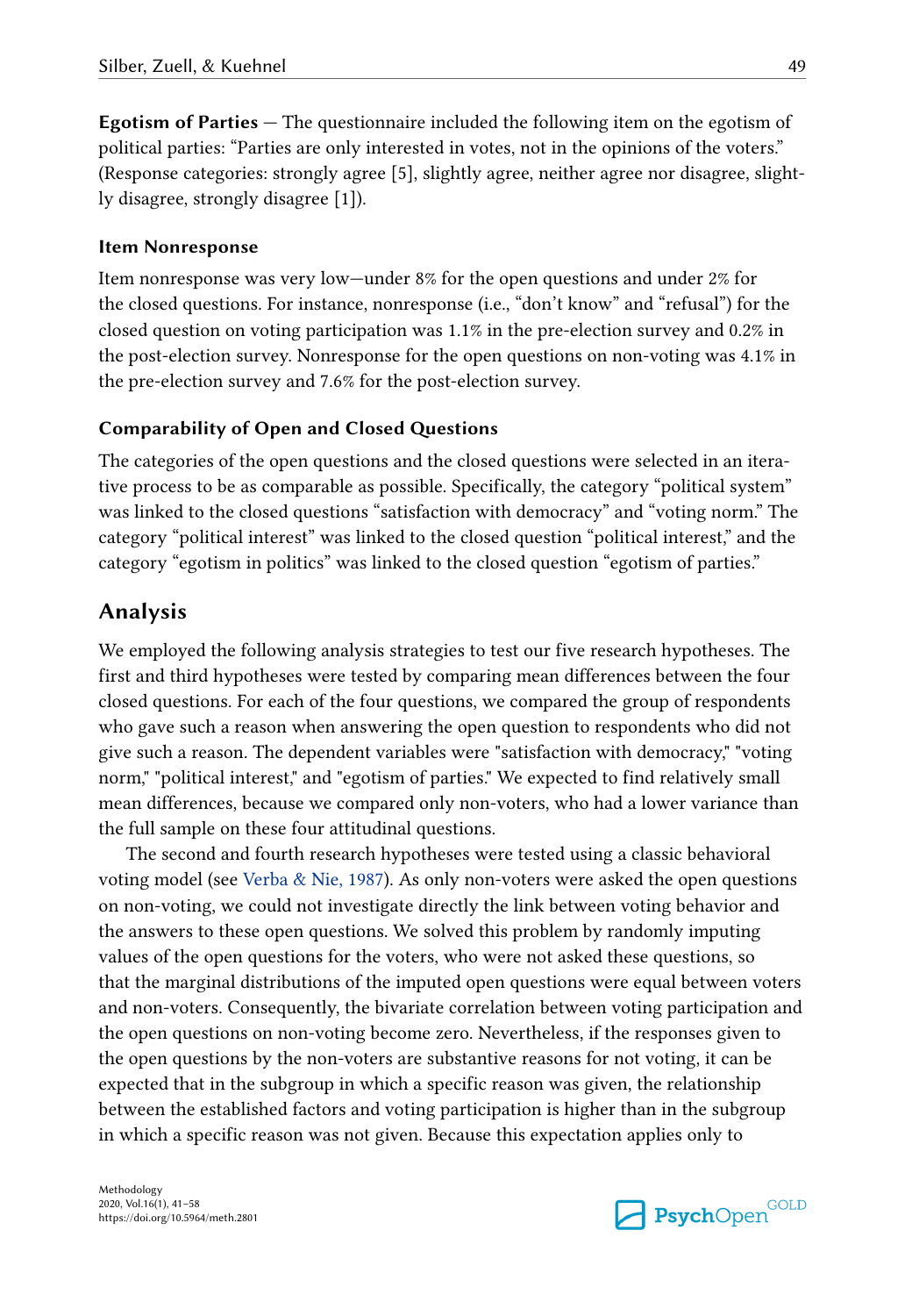reasons given and does not apply to randomly imputed reasons, the difference may be underestimated. Therefore, our approach must be considered to be a conservative test of these two hypotheses.

In order to test the fifth research hypothesis about the reasons for not voting that were given before and after the election, we compared the answers to the open question in the pre-election survey with those to the open question in the post-election survey. The significance of each percentage difference was tested by using the *z*-statistic.

## **Results**

Our first hypothesis postulated a strong relationship between the established factors of voting behavior and the answers to the open questions. When comparing the means of the four factors "democracy," "voting norm," "political interest," and "egotism" among respondents who gave a reason in that specific category to the open question and respondents who did not give such a reason, we found that only one of the four mean differences was significant ( $p < .001$ ) and in the expected direction for the pre-election study, whereas all four mean differences were significant and in the expected direction for the post-election study ( $p < .01$ ; see [Table 2\)](#page-10-0).<sup>5</sup> This result not only confirmed our first hypothesis about the relationship between answers to the open and closed questions, but also confirmed our third hypothesis postulating a stronger relationship before than after the election. Notably, "democracy" showed the smallest mean difference before the election, which suggests that the reasons in this category may have been given as ex-post justification for not voting.

Building on the relationship between answers to open questions and established factors of voting, the second and fourth hypotheses postulated that the prediction of voting behavior by established factors of voting is more accurate if a reason for this behavior is given in response to the open questions than if no reason is given. In all eight comparisons, McFadden's pseudo- $R^2$  was indeed higher when a corresponding reason was given to an open question ("Model B") than when no such reason was given ("Model A"). When looking at the effects of the odds of the items that corresponded to the reasons in the open answers, five of the eight effects were significantly higher ( $p < .05$ ; see [Table 3\)](#page-11-0), which partly confirmed the second hypothesis. Again, "democracy" did not show a significant effect, which further confirmed the assumption that reasons in the



<sup>5)</sup> Under the assumption that the four tests for the pre-election and post-election surveys are independ‐ ent, the probability of obtaining at least one significant result from four tests on the 5% level is 18.5%  $p = 1 - \binom{4}{3}$  $\binom{4}{0}$   $\times$  0.05<sup>0</sup>  $\times$  0.95<sup>4</sup>), whereas the probability that all four test results will be significant is less than 0.1%  $p = \begin{pmatrix} 4 \\ 1 \end{pmatrix}$  $\binom{4}{4}$   $\times$  0.05<sup>4</sup>  $\times$  0.095<sup>0</sup>). This analysis demonstrates that the results of the pre-election study could have occurred by chance, whereas the results of the post-election study are not likely to be a purely random outcome.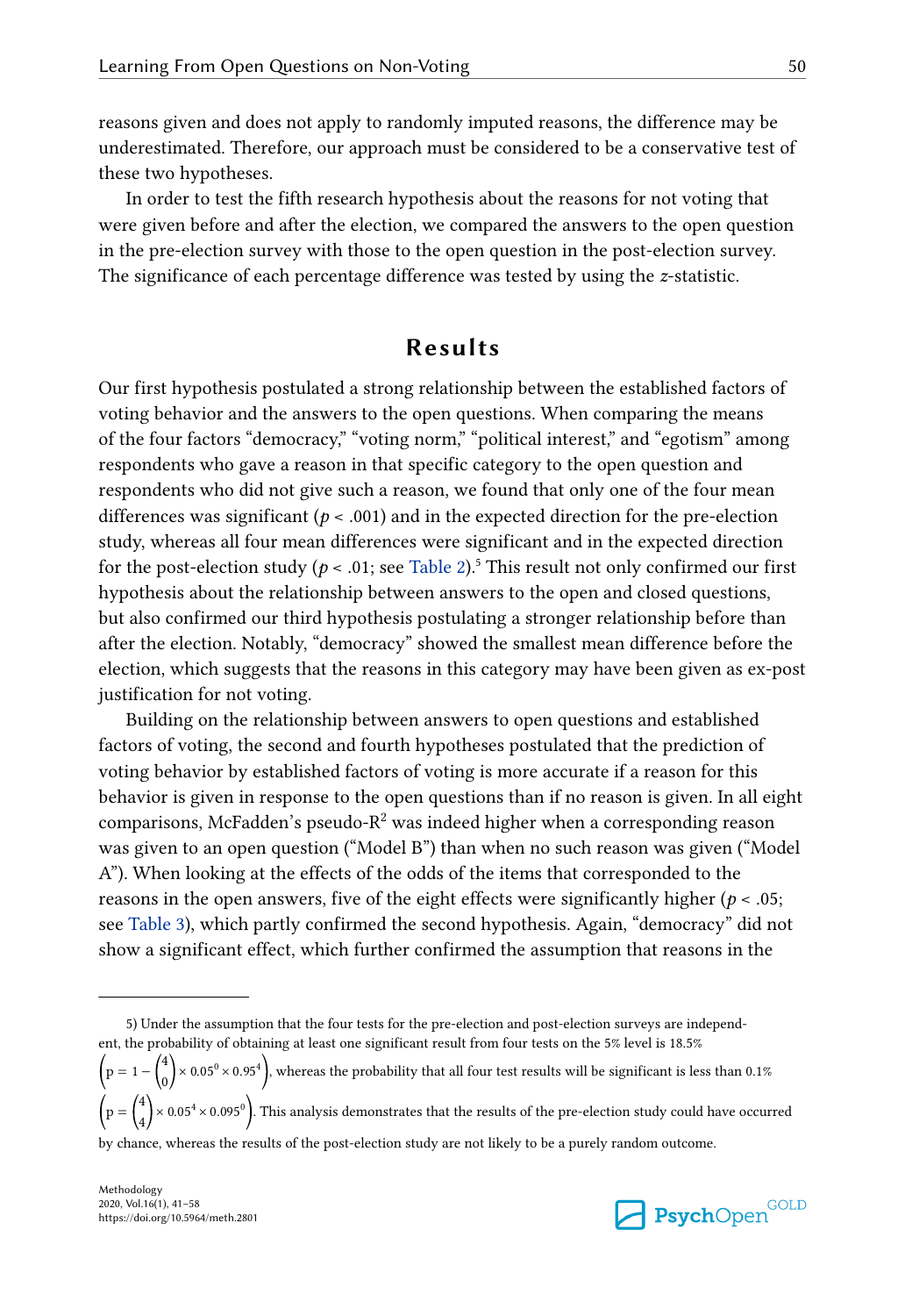#### <span id="page-10-0"></span>**Table 2**

*Mean Differences Between Established Factors to Predict Voting Through the Reasons for Non-Voting Given in Response to Open Questions*

| No reason<br>given <sup>a</sup> |      |     | Reason<br>given <sup>a</sup> |     |        |                          | $Ha$ : <i>M</i> is larger when reason<br>given |                  |                |
|---------------------------------|------|-----|------------------------------|-----|--------|--------------------------|------------------------------------------------|------------------|----------------|
| Variable                        | M    | N   | M                            | N   |        | Diff. Exp.               | t                                              | $\boldsymbol{p}$ | Conf.          |
| Intended                        |      |     |                              |     |        |                          |                                                |                  |                |
| Democracy                       | 3.30 | 102 | 3.28                         | 101 | .02    | $\overline{\phantom{a}}$ | 0.20                                           | .841             | No             |
| Voting norm                     | 3.66 | 102 | 3.90                         | 101 | $-.24$ | $\overline{\phantom{m}}$ | $-1.45$                                        | .148             | No             |
| Pol. interest                   | 4.13 | 173 | 4.37                         | 30  | $-.24$ | $\overline{\phantom{a}}$ | $-1.37$                                        | .174             | N <sub>0</sub> |
| Egotism                         | 4.26 | 133 | 4.77                         | 70  | $-.51$ | $\overline{\phantom{a}}$ | $-4.18$                                        | $-.001$          | Yes            |
| Reported                        |      |     |                              |     |        |                          |                                                |                  |                |
| Democracy                       | 2.90 | 141 | 3.23                         | 129 | $-.33$ | $\overline{\phantom{a}}$ | $-2.70$                                        | .008             | Yes            |
| Voting norm                     | 3.12 | 141 | 3.81                         | 129 | $-.69$ | $\overline{\phantom{a}}$ | $-4.33$                                        | $-.001$          | Yes            |
| Pol. interest                   | 3.90 | 231 | 4.46                         | 39  | $-.56$ | $\overline{\phantom{a}}$ | $-3.54$                                        | $-.001$          | Yes            |
| Egotism                         | 4.08 | 340 | 4.57                         | 30  | $-.49$ | $\overline{\phantom{m}}$ | $-2.77$                                        | .006             | Yes            |

*Note.* Source: German Longitudinal Election Study 2013: Pre- and Post-Election Cross-Section [\(Rattinger et al.,](#page-14-0) [2017\)](#page-14-0). Exp. = expectation; Diff. = difference (in %); Conf. = confirmation of expectation. Higher value reflects negative opinion (e.g., negative opinion about democracy; recoded where necessary). The *p*-values are based on two-tailed tests.

<sup>a</sup>All closed questions had five response categories (coded 1 to 5). The items were coded in such a way that a higher value indicated a negative attitude toward the target issue.

"democracy" category given in response to the open question on non-voting behavior were given more as ex-post justifications than as substantive reasons for not voting. In line with our fourth hypothesis, we found significantly stronger differences for three of the four factors in the post-election survey compared to two of the four factors in the pre-election survey. This finding further confirms our assumption that the behavioral predictions are more accurate overall after the election than before the election.

The fifth hypothesis postulated that respondents give more internal reasons before an election and more external reasons after an election. [Table 1](#page-6-0) shows the results for the pre-election and post-election surveys with respect to the internal reasons "political interest" and "specific circumstances" and the external reasons "political system" and "egotism of parties." The comparison between the percentage of respondents who gave internal and external reasons showed that respondents did, in fact, report more external reasons before the election ("egotism,"  $z = 5.72$ ,  $p < .001$ ), and more internal reasons after the election ("specific circumstances,"  $z = -4.73$ ,  $p < .001$ , see [Table 1\)](#page-6-0). This result confirms our fifth hypothesis. It is notable that the differences between external and internal reasons before and after the election were driven solely by "egotism of parties", on the

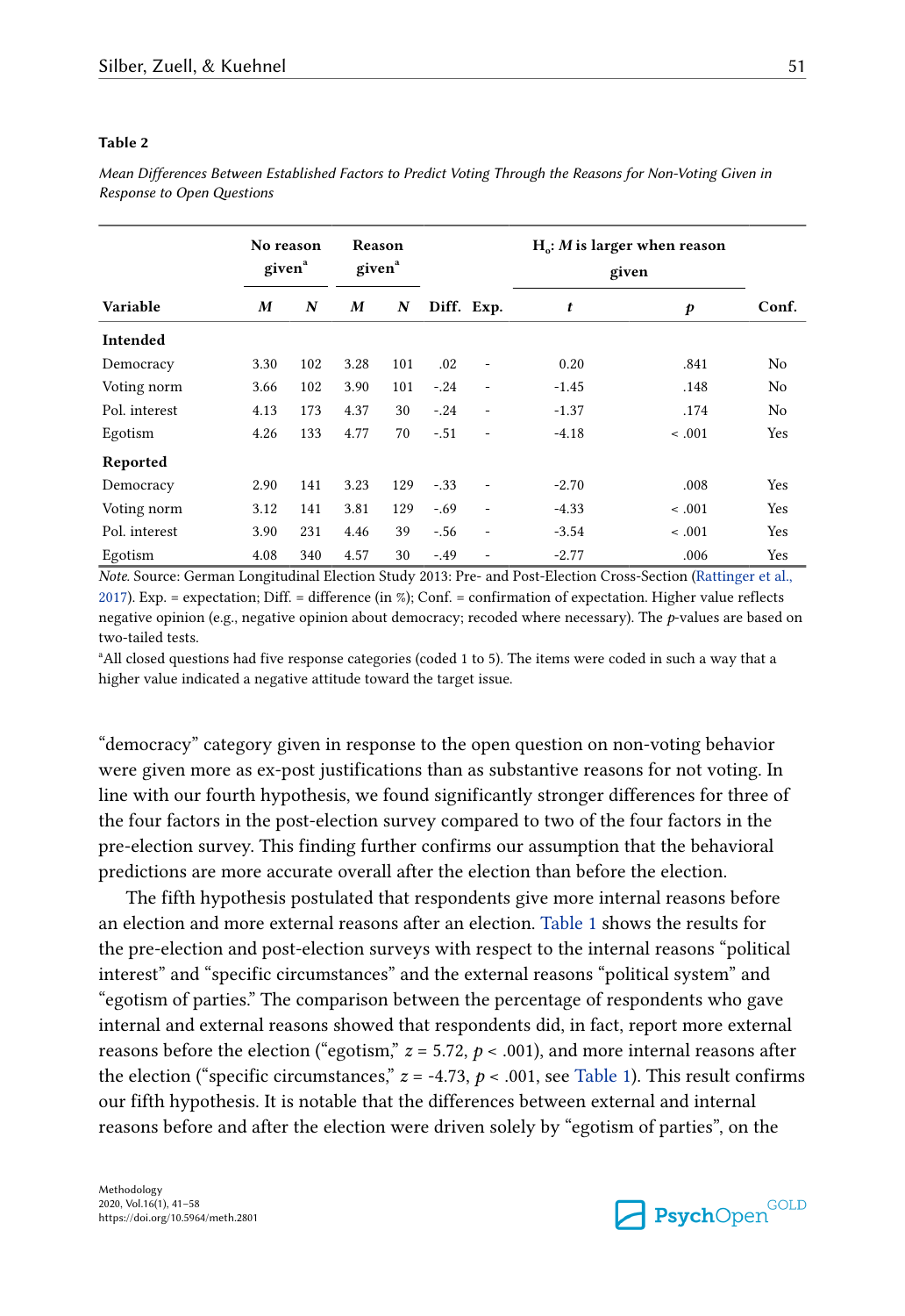#### <span id="page-11-0"></span>**Table 3**

|               |             | Model 0 (all)    |                                     | Model A (no<br>reason given) |                  |                        | Model B (reason<br>given) |                  |                | $H$ : $e^{\beta}$ is larger<br>in Model B |                  |      |       |
|---------------|-------------|------------------|-------------------------------------|------------------------------|------------------|------------------------|---------------------------|------------------|----------------|-------------------------------------------|------------------|------|-------|
| Variable      | $e^{\beta}$ | p                | $p\mathbf{s} - R^2 \quad e^{\beta}$ |                              | $\boldsymbol{p}$ | ps.- $R^2$ $e^{\beta}$ |                           | $\boldsymbol{p}$ | $ps.-R^2$ Exp. |                                           | $\boldsymbol{z}$ | p    | Conf. |
| Intended      |             |                  |                                     |                              |                  |                        |                           |                  |                |                                           |                  |      |       |
| Democracy     | 1.22        | .074             | .405                                | 1.27                         | .097             | .352                   | 1.15                      | .429             | .469           | ۰                                         | 0.45             | .652 | No    |
| Voting norm   |             | $2.34 \div .001$ | .405                                |                              | $2.18 \div .001$ | .352                   |                           | $2.58 \div .001$ | .469           | ۰                                         | $-1.19$          | .275 | No    |
| Pol. interest | 2.77        | < .001           | .405                                | 2.53                         | < .001           | .395                   | 5.89                      | $-.001$          | .511           | ۰                                         | $-2.05$          | .041 | Yes   |
| Egotism       | 1.87        | $-.001$          | .405                                | 1.60                         | .001             | .357                   | 3.25                      | $\leq .001$      | .527           | ۰                                         | $-2.31$          | .021 | Yes   |
| Reported      |             |                  |                                     |                              |                  |                        |                           |                  |                |                                           |                  |      |       |
| Democracy     | 1.13        | .182             | .324                                | 1.05                         | .638             | .195                   | 1.23                      | .181             | .525           |                                           | $-0.82$          | .413 | No    |
| Voting norm   | 1.97        | $-.001$          | .324                                | 1.72                         | $-.001$          | .195                   | 2.59                      | $-.001$          | .525           | ۰                                         | $-3.16$          | .002 | Yes   |
| Pol. interest | 2.50        | < .001           | .324                                |                              | $2.29 \div .001$ | .292                   | 5.21                      | < .001           | .574           | ۰                                         | $-2.24$          | .025 | Yes   |
| Egotism       | 1.55        | $-.001$          | .324                                | 1.45                         | $-.001$          | .298                   | 4.06                      | < 0.01           | .636           | ۰                                         | $-2.31$          | .021 | Yes   |

*Prediction of Voting Behavior Before and After the Election*

*Note*. Source: German Longitudinal Election Study 2013: Pre- and Post-Election Cross-Section [\(Rattinger et al.,](#page-14-0) [2017\)](#page-14-0). Exp. = expectation; Diff. = difference (in %); Conf. = confirmation of expectation. Coefficients and model fits are based on logistic regression models (for the full regression models including sample sizes, see [Silber et](#page-14-0) [al., 2020](#page-14-0), in the [Supplementary Materials](#page-14-0)). The *p*-values are based on two-tailed tests.

one hand, and "specific circumstances," on the other, which suggests that respondents tended to attribute their behavior to the egotism of others before the election and to personal circumstances such as health and time constraints after the election.

The strong relationship between the established factor "egotism" and the answers to the open question before the election (see [Table 2\)](#page-10-0) further supports our fifth hypothesis that external reasons are especially involved in the justification of non-voting decisions when respondents are asked before the election; the strong relationship between "political interest" and the answers to the open question after the election (see [Table 2](#page-10-0)) support the hypothesis that internal reasons are especially involved in the justification of non-voting decisions after the election.

## **Discussion**

The present study supports the notion that respondents do, in fact, give substantive reasons when answering an open question on non-voting behavior. The quality of the answers was evaluated by testing five hypotheses. Results showed, first, that the reasons given to the open questions had strong links (63% significant) to corresponding established factors of voting behavior (e.g., "political interest" and "voting norm"). Second, these

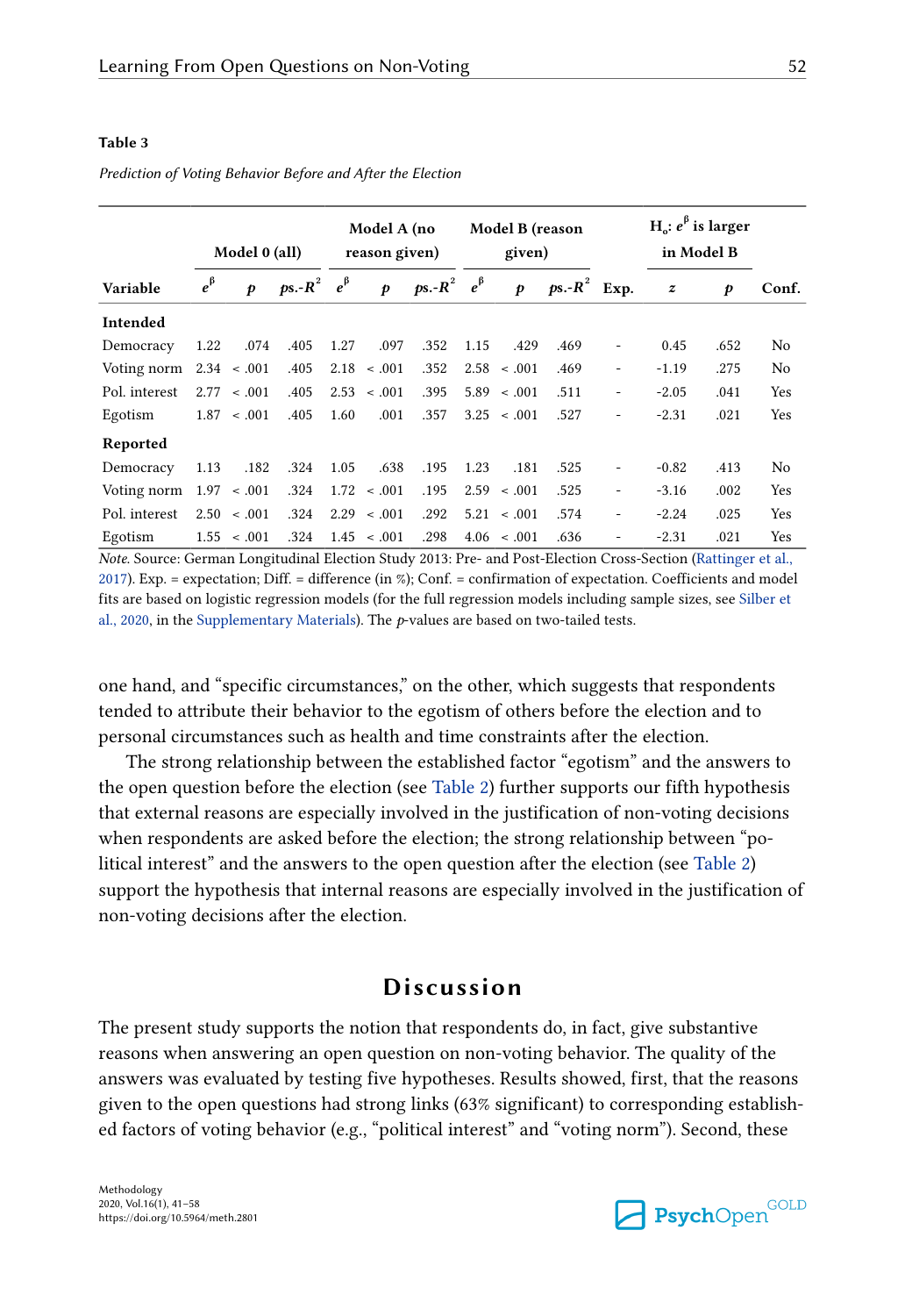links were stronger after the election (100% significant) than before the election (25% significant). Third, the answers to the open questions increased the relationship between established factors and voting behavior (63% significant). This was true for three of the four factors (i.e., "political interest," "voting norm," and "egotism"). Only the factor "democracy," which also had the weakest relationship to the closed questions, did not have this predictive capability. This finding suggests that this factor was used more as an ex-post justification than as a substantive reason for not voting. Fourth, the predictions of voting behavior were again more accurate after the election (75% significant) than before the election (50% significant). And, finally, fifth, respondents gave significantly more external reasons (i.e., "egotism of parties") before the election and significantly more internal reasons (i.e., "specific circumstances" such as "I did not have time," or "I was sick.") after the election.

The findings of this study are in line with those of [Schuman and Presser's \(1981\)](#page-16-0) split-ballot design experiments on the relationship between open and closed questions, which also showed that, although not identical, the outcomes were often quite comparable. The divergent finding on the factor "democracy" is conspicuous because it was the only factor that did not have a strong relationship to the related closed questions. We see two possible explanations for this: First, the concept of "democracy" appears to have been relatively vague for the majority of the respondents. This explanation corresponds to the finding of [Bauer et al. \(2017\)](#page-14-0) that the meaning and interpretation of the political concepts "left" and "right" varied across respondents, which led the authors to conclude that this may also be the case for other abstract concepts used in survey questions. Second, the respondents may have given a reason in the "democracy" category as an ex-post-legitimation of their answer to the closed question on voting participation.

### **Limitations**

Our research studied non-voting, a sensitive behavior that was reported by only about 15% of the respondents in the pre- and post-election surveys. Future studies could replicate our approach using a sensitive behavior that is reported by a larger subgroup of respondents (e.g., substance use ([Johnson, 2014\)](#page-15-0), discrimination ([Petzold & Wolbring,](#page-16-0) [2019\)](#page-16-0), and many other topics (see [Tourangeau & Yan, 2007\)](#page-16-0).

Another limitation was that we could use only cross-sectional data. Future studies could investigate the same research question using a longitudinal study design. Although the cross-sectional nature of our data does not limit our conclusion regarding open questions in general, it does affect to a certain extent, our conclusion with respect to the comparison of the pre-election and post-election surveys.

Our study does not allow us to verify the reported reasons at the respondent level. Future studies could use a mixed-methods design that includes qualitative methodology to obtain more in-depth knowledge on this issue. For instance, such a study design could combine a standardized interview with cognitive interviews in order to verify and

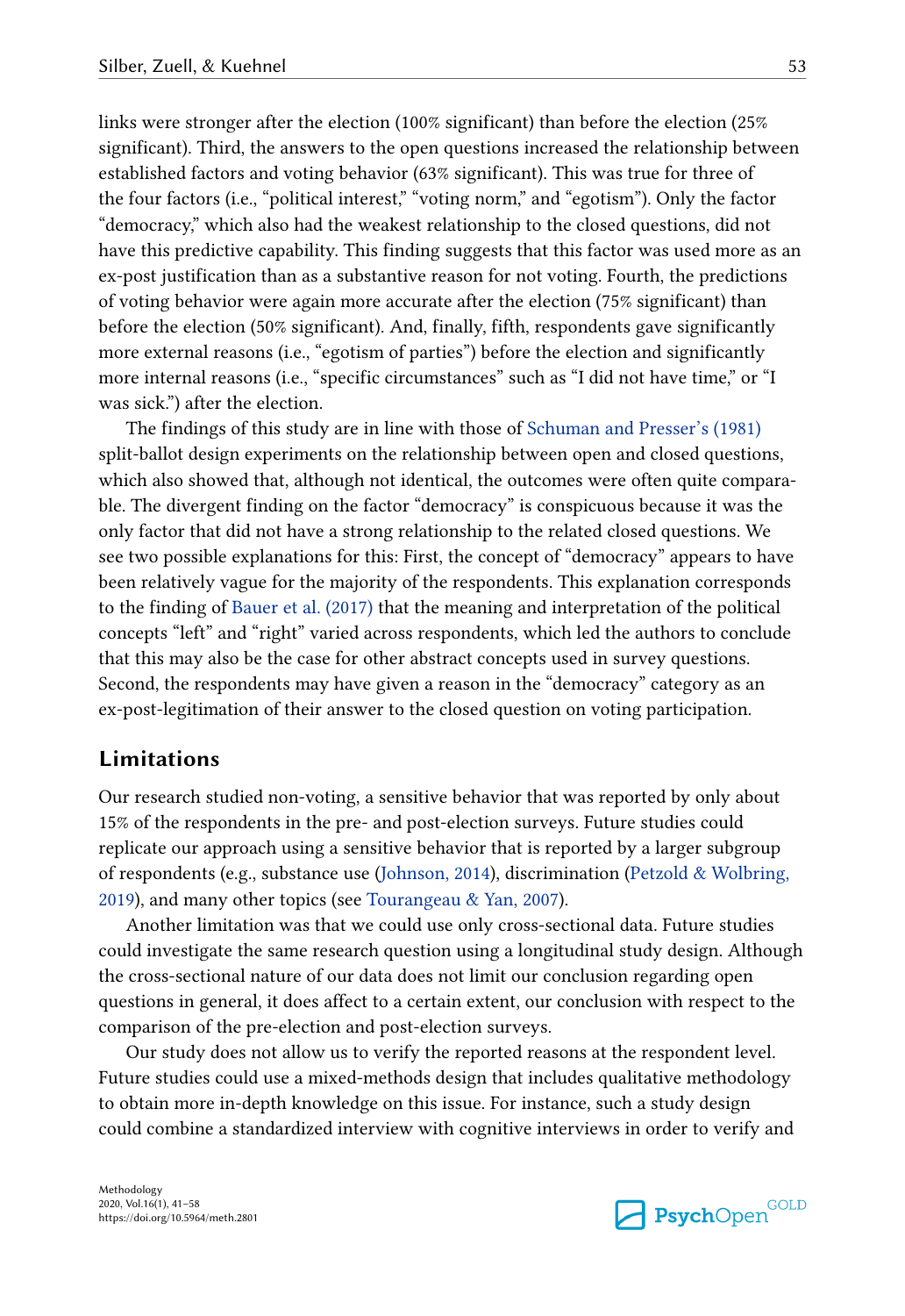understand the answers of respondents (see [Reeve et al., 2011;](#page-16-0) [Hadler, Neuert, Lenzner,](#page-15-0) [& Menold, 2018\)](#page-15-0). Other interesting additions would be to include a validation of turnout using official voting records (e.g., [Ansolabehere & Hersh, 2012](#page-14-0)) or to incorporate an experimental design such as a factorial experiment (see [Petzold & Wolbring, 2019\)](#page-16-0) or an experiment on question wording (see [Henriques, Silva, Severo, Fraga, & Ramos, 2019](#page-15-0)).

Within our study, we could not validate whether the responses to the open questions about non-voting reflect the causal mechanism. Even though voting behavior is consid‐ ered to be a deliberated behavior so that respondents are likely to be aware of the reasons behind their behavior, respondents still may not give substantive reasons for the voting behavior when asked directly. Our study addressed this limitation in two ways. First, the observed differences between reported and intended voting behavior may suggest that respondents give more substantive reasons when asked about reported behavior, which could be seen as evidence that at least some reasons are based on substantive motivations for the voting behavior. Second, in the regression models, we compare respondents who gave a specific reason with respondents who did not give this reason. The higher explanatory power within the group of respondents who gave that reasons may again suggest that at least some reasons are based on substantive motivations for the voting behavior.

A further shortcoming of our study was that only one example of a behavioral open question was examined. Thus, the findings of our study can only be seen as a small piece of evidence that contributes to the comparison of open and closed questions in surveys. Future studies could replicate our approach in other countries or with cross-national datasets in order to investigate the generalizability of our findings. It would also be interesting to explore differences regarding attitudinal, behavioral, and factual questions as well as regarding the sensitivity of the questions. Only when more cumulative evidence along these lines has been collected, reliable conclusions about open questions, in general, can be drawn.

## **Conclusion**

Open questions have well-known advantages, for example that respondents are not influenced during the cognitive response process by specified response categories and are not obliged to select a category that does not completely match their response. Moreover, open questions increase the chance of obtaining new insights into the target field of research. In addition to these advantages, our study shows that the answers to open questions about behavior are (at least partly) based on substantive reasons, are strongly linked to the answers to related closed questions and can be used in explanatory models to predict related behavior. It therefore furnishes evidence in support of approaches such as web probing (e.g., [Meitinger et al., 2019](#page-16-0)) that use open questions for the pre- and post-elevation of closed survey questions.

Methodology 2020, Vol.16(1), 41–58 https://doi.org/10.5964/meth.2801

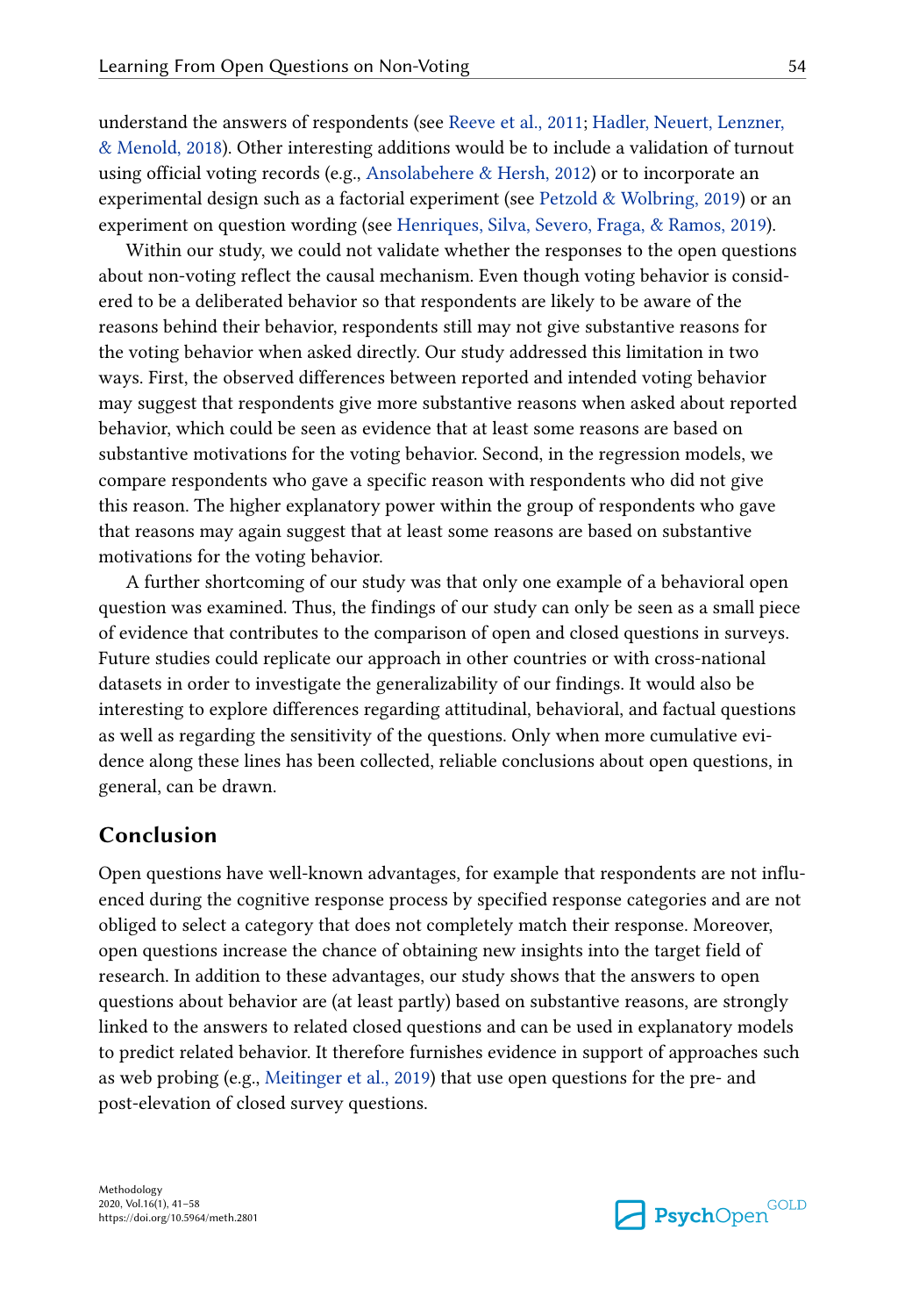<span id="page-14-0"></span>**Funding:** The authors have no funding to report.

**Competing Interests:** The authors have declared that no competing interests exist.

**Acknowledgments:** The authors have no support to report.

**Data Availability:** The data for this article is available for scientific use (for access options see Supplementary Materials).

## **Supplementary Materials**

For this article the following supplementary materials are available:

- **•** Rattinger et al., (2017):
	- **–** The German Longitudinal Election Study (GLES) 2013: Data, questionnaires, codebook, study description.
- **•** Silber et al. (2020):
	- **–** Coding categories for reasons for non-voting.
	- **–** Logistic regressions predicting voting behavior before and after the election (related to [Table](#page-11-0) [3](#page-11-0)).

#### **Index of Supplementary Materials**

- Rattinger, H., Roßteutscher, S., Schmitt-Beck, R., Weßels, B., Wolf, C., Wagner, A., … Scherer, P. (2017). *Pre- and post-election cross-section* (GLES 2013). GESIS Data Archive, Cologne. ZA5702 Data File Version 3.0.0.<https://doi.org/10.4232/1.12810>
- Silber, H., Zuell, C., & Kuehnel, S. M. (2020). *Supplementary materials to: What can we learn from open questions in surveys? A case study on non-voting reported in the 2013 German Longitudinal Election Study.* PsychOpen. <https://doi.org/10.23668/psycharchives.2783>

## **References**

The American Association for Public Opinion Research. (2016). *Standard definitions: Final dispositions of case codes and outcome rates for surveys*. The American Association for Public Opinion Research. Retrieved from

[https://www.aapor.org/AAPOR\\_Main/media/publications/Standard-](https://www.aapor.org/AAPOR_Main/media/publications/Standard-Definitions20169theditionfinal.pdf)

[Definitions20169theditionfinal.pdf](https://www.aapor.org/AAPOR_Main/media/publications/Standard-Definitions20169theditionfinal.pdf)

- Ansolabehere, S., & Hersh, E. (2012). Validation: What big data reveal about survey misreporting and the real electorate. *Political Analysis, 20*(4), 437-459.<https://doi.org/10.1093/pan/mps023>
- Bauer, P. C., Barberá, P., Ackermann, K., & Venetz, A. (2017). Is the left-right scale a valid measure of ideology? *Political Behavior, 39*(3), 553-583.<https://doi.org/10.1007/s11109-016-9368-2>

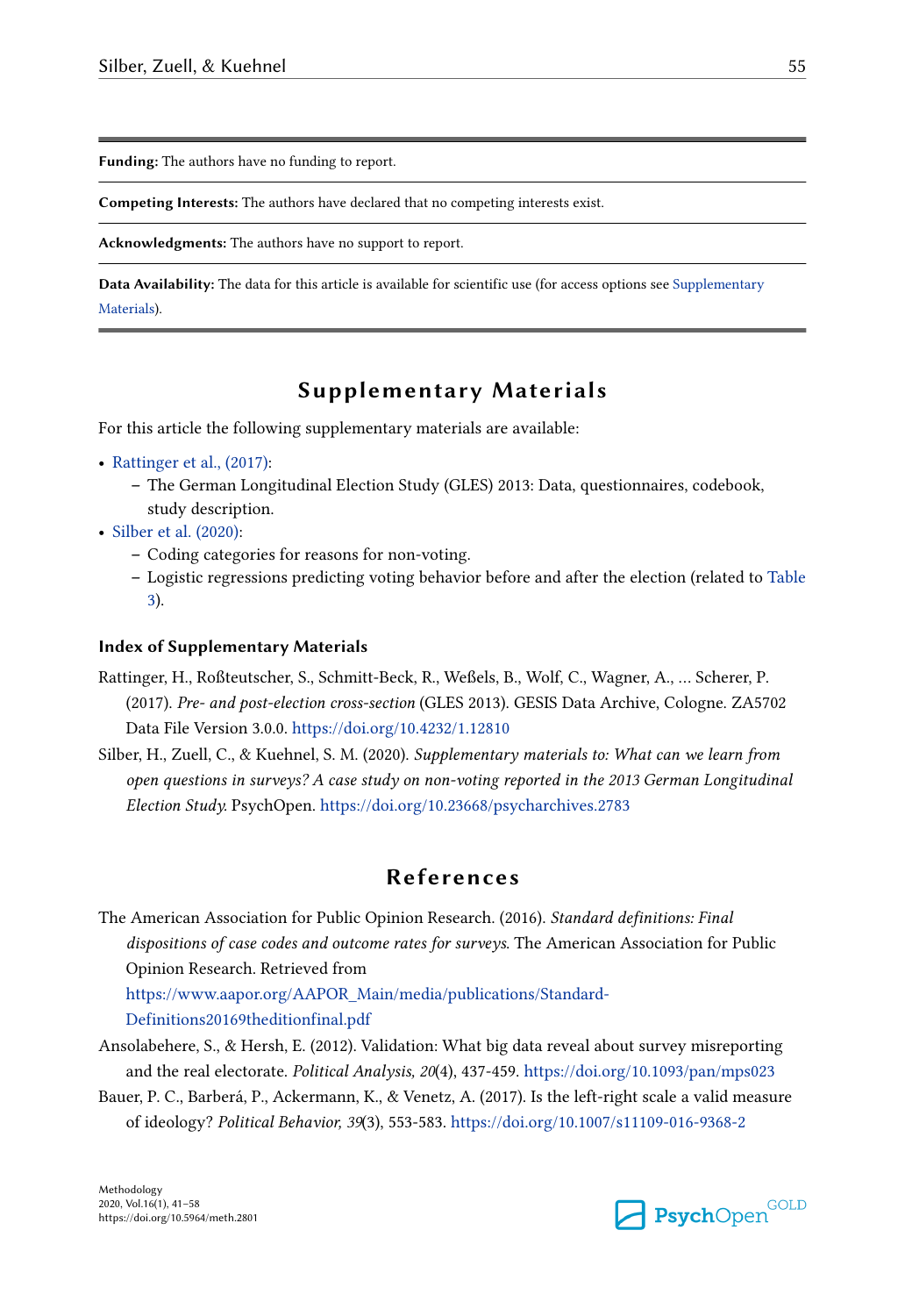- <span id="page-15-0"></span>Behr, D., Meitinger, K., Braun, M., & Kaczmirek, L. (2017). *Web probing – Implementing probing techniques from cognitive interviewing in web surveys with the goal to assess the validity of survey questions* (GESIS Survey Guidelines). Mannheim, Germany: GESIS – Leibniz-Institute for the Social Sciences. [https://doi.org/10.15465/gesis-sg\\_en\\_023](https://doi.org/10.15465/gesis-sg_en_023)
- Bernstein, R., Chadha, A., & Montjoy, R. (2001). Overreporting voting: Why it happens and why it matters. *Public Opinion Quarterly, 65*(1), 22-44. <https://doi.org/10.1086/320036>
- Converse, J. M. (1984). Strong arguments and weak evidence: The open/closed questioning controversy of 1940s. *Public Opinion Quarterly, 48*(1B), 267-282. <https://doi.org/10.1093/poq/48.1B.267>
- Diekmann, A., & Preisendörfer, P. (1998). Environmental behavior: Discrepancies between aspirations and reality. *Rationality and Society, 10*(1), 79-102. <https://doi.org/10.1177/104346398010001004>
- Edgar, J., Murphy, J., & Keating, M. (2016). Comparing traditional and crowdsourcing methods for pretesting survey questions. *SAGE Open, 6*(4).<https://doi.org/10.1177/2158244016671770>
- Federal Returning Officer. (2013). Final results by constituencies. *Magazine no. 3*. Wiesbaden, Germany: Author. Retrieved from

<https://www.bundeswahlleiter.de/en/bundestagswahlen/2013/publikationen.html>

- Friborg, O., & Rosenvinge, J. H. (2013). A comparison of open-ended and closed questions in the prediction of mental health. *Quality & Quantity, 47*, 1397-1411. <https://doi.org/10.1007/s11135-011-9597-8>
- Hadler, P., Neuert, C., Lenzner, T., & Menold, N. (2018). *Preparation of the 7th European Working Conditions Survey (EWCS) – Post test of the 6th EWCS* (Final Report April-November 2018. GESIS Projektbericht. Version: 1.0.). GESIS - Pretestlabor.<https://doi.org/10.17173/pretest72>
- Henriques, A., Silva, S., Severo, M., Fraga, S., & Ramos, E. (2019). The influence of question wording on interpersonal trust: A comparison in randomly equivalent groups. *Methodology: European Journal of Research Methods for the Behavioral and Social Sciences, 15*(2), 56-66. <https://doi.org/10.1027/1614-2241/a000164>
- Johnson, T. P. (2014). Sources of error in substance use prevalence surveys. *International Scholarly Research Notices, 2014*, Article 923290.<https://doi.org/10.1155/2014/923290>
- Katosh, J. P., & Traugott, M. W. (1981). The consequences of validated and self-reported voting measures. *Public Opinion Quarterly, 45*, 519-535. <https://doi.org/10.1086/268685>
- Krosnick, J. A. (1991). Response strategies for coping with the cognitive demands of attitude measures in surveys. *Applied Cognitive Psychology, 5*(3), 213-236. <https://doi.org/10.1002/acp.2350050305>
- LaPiere, R. T. (1934). Attitudes vs. actions. *Social Forces, 13*(2), 230-237. <https://doi.org/10.2307/2570339>
- Meitinger, K. (2017). Necessary but insufficient: Why measurement invariance tests need online probing as a complementary tool. *Public Opinion Quarterly, 81*(2), 447-472. <https://doi.org/10.1093/poq/nfx009>

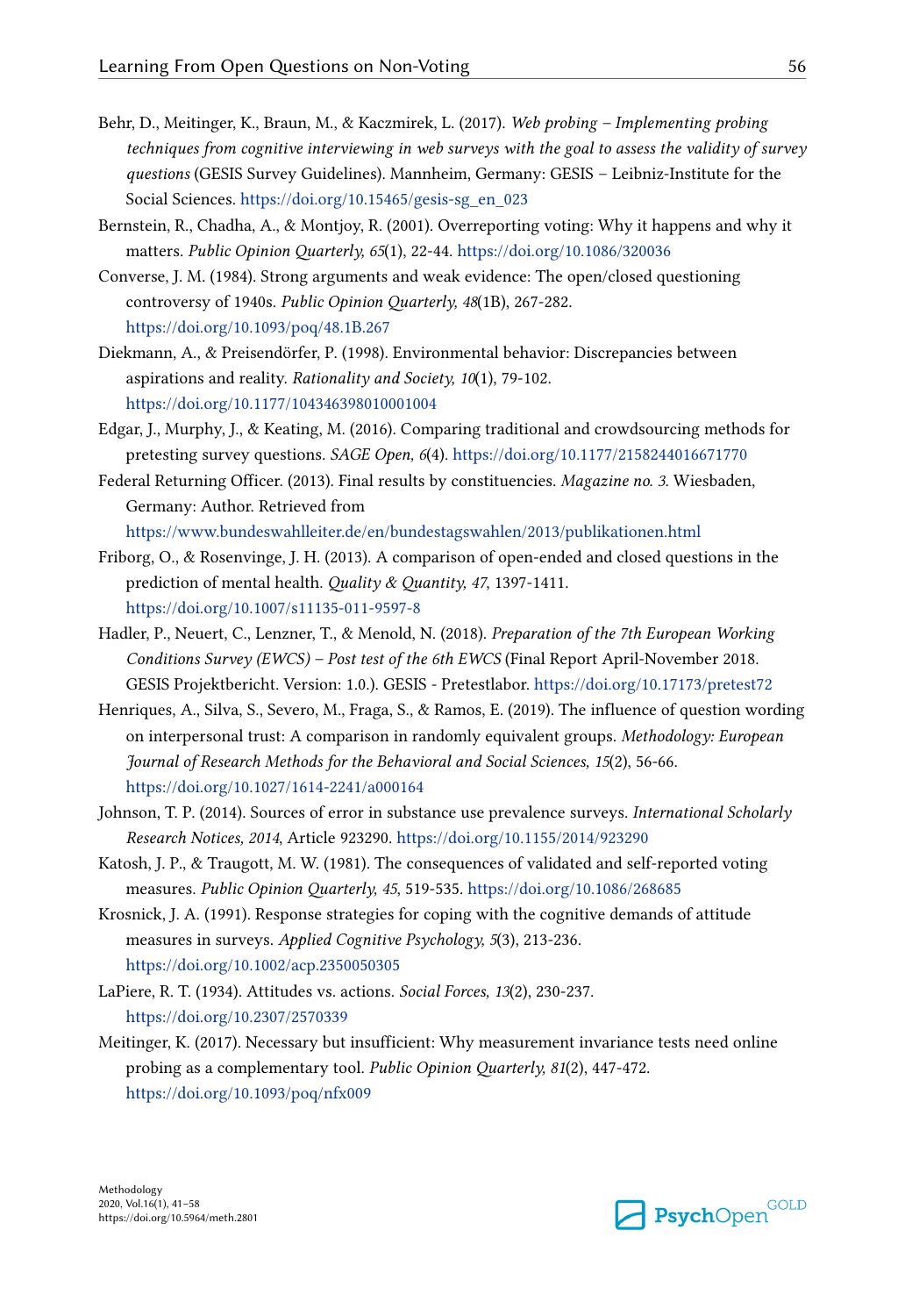- <span id="page-16-0"></span>Meitinger, K., Behr, D., & Braun, M. (2019). Using apples and oranges to judge quality? Selection of appropriate cross-national indicators of response quality in open-ended questions. *Social Science Computer Review*. Advance online publication. <https://doi.org/10.1177/0894439319859848>
- Petzold, K., & Wolbring, T. (2019). What can we learn from factorial surveys about human behavior? A validation study comparing field and survey experiments on discrimination. *Methodology: European Journal of Research Methods for the Behavioral and Social Sciences, 15*(1), 19-30.<https://doi.org/10.1027/1614-2241/a000161>
- Reeve, B. B., Willis, G., Shariff-Marco, S. N., Breen, N., Williams, D. R., Gee, G. C., . . . Levin, K. Y. (2011). Comparing cognitive interviewing and psychometric methods to evaluate a racial/ ethnic discrimination scale. *Field Methods, 23*(4), 397-419.
- Reja, U., Manfreda, K. L., Hlebec, V., & Vehovar, V. (2003). Open-ended vs. close-ended questions in web questionnaires. *Metodološki Zvezki, 19*, 159-177.
- Schahn, J., & Holzer, E. (1990). Studies of individual environmental concern: The role of knowledge, gender, and background variables. *Environment and Behavior, 22*(6), 767-786. <https://doi.org/10.1177/0013916590226003>
- Schmidt, K., Gummer, T., & Roßmann, J. (2020). Effects of respondent and survey characteristics on the response quality of an open-ended attitude question in web surveys. *Methods, data, analyses, 14*(1), 3-34.<https://doi.org/10.12758/mda.2019.05>
- Schuman, H., & Presser, S. (1981). *Questions and answers: Experiments on question form, wording, and context in attitude surveys*. New York, NY, USA: Academic.
- Schuman, H., & Scott, J. (1987). Problems in the use of survey questions to measure public opinion. *Science, 236*(4804), 957-959.<https://doi.org/10.1126/science.236.4804.957>
- Singer, E., & Couper, M. P. (2017). Some methodological uses of responses to open questions and other verbatim comments in quantitative surveys. *Methods, data, analyses, 11*(2), 115-134.
- Sudman, S., Bradburn, N. M., & Schwarz, N. (1996). *Thinking about answers: The application of cognitive processes to survey methodology*. San Francisco, CA, USA: Jossey-Bass.
- Tourangeau, R., Rips, L. J., & Rasinski, K. (2000). *The psychology of survey response*. Cambridge, United Kingdom: Cambridge University Press.
- Tourangeau, R., & Yan, T. (2007). Sensitive questions in surveys. *Psychological Bulletin, 133*(5), 859-883. <https://doi.org/10.1037/0033-2909.133.5.859>
- Verba, S., & Nie, N. H. (1987). *Participation in America: Political democracy and social equality*. Chicago, IL, USA: University of Chicago Press.
- Zuell, C. (2016). *Open-ended questions* (GESIS Survey Guidelines). Mannheim, Germany: GESIS Leibniz Institute for the Social Sciences. [https://doi.org/10.15465/gesis-sg\\_en\\_002](https://doi.org/10.15465/gesis-sg_en_002)